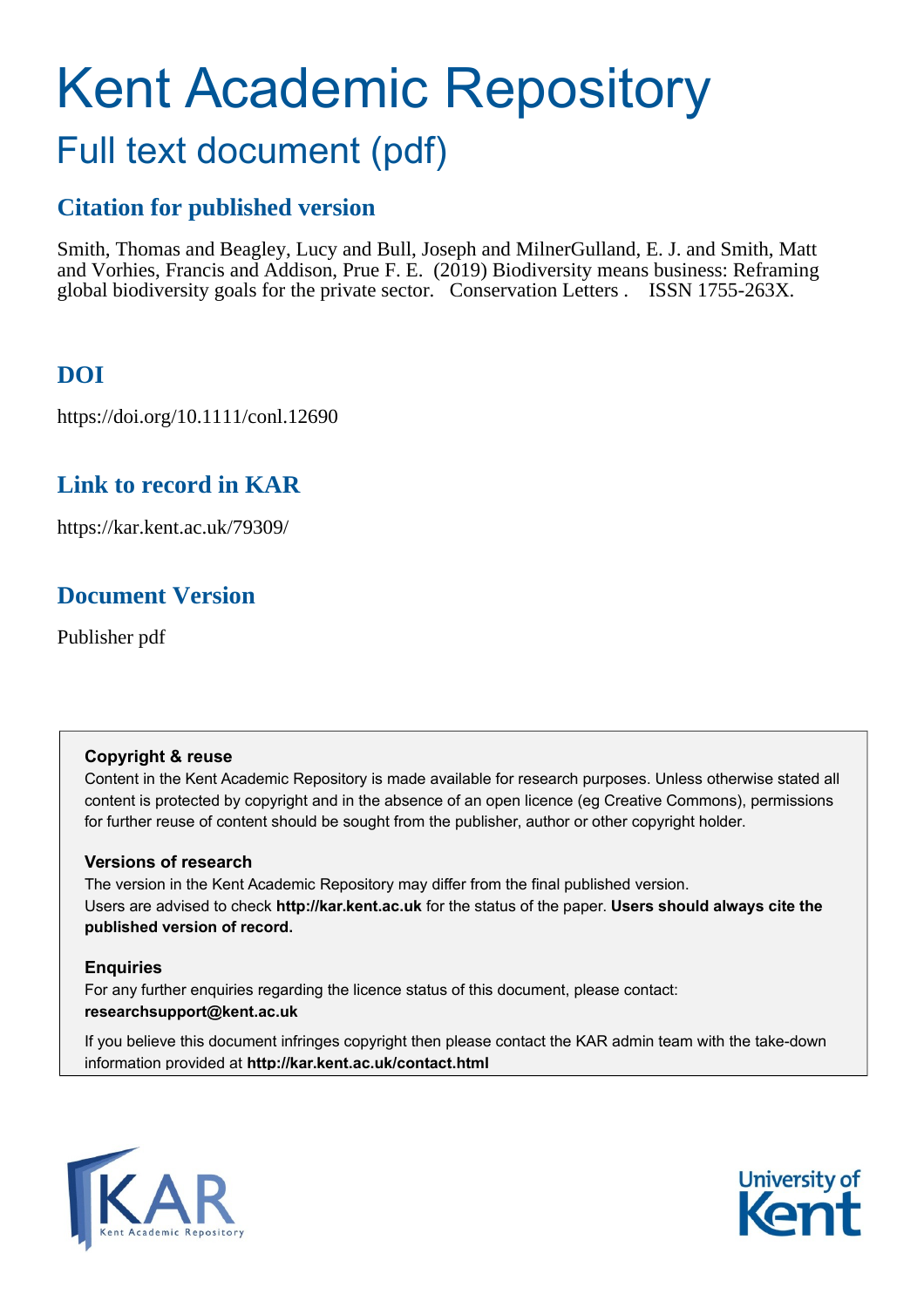#### **POLICY PERSPECTIVE**

# **Biodiversity means business: Reframing global biodiversity goals for the private sector**

**Thomas Smith<sup>1</sup> <b>D** | Lucy Beagley<sup>2</sup> **D** | Joseph Bull<sup>3</sup> **D** | E. J. Milner-Gulland<sup>4</sup> **D** | **Matt Smith<sup>2</sup> <b>P** Francis Vorhies<sup>5,6,7</sup> **P** Prue F. E. Addison<sup>8</sup> **P** 

<sup>1</sup>Sustainability Research Institute, School of Earth and Environment, University of Leeds, Leeds, LS2 9JT

2Biodiversity and Ecosystems Unit, Joint Nature Conservation Committee, Peterborough, UK

3Durrell Institute of Conservation and Ecology, School of Anthropology and Conservation, University of Kent, UK

4Department of Zoology, University of Oxford, Oxford, UK

5African Wildlife Economy Institute, Stellenbosch University, SA

<sup>6</sup>School of Wildlife Conservation, African Leadership University

7Earthmind, Switzerland/France

8Interdisciplinary Centre for Conservation Science, Department of Zoology, University of Oxford, Oxford, UK

**Correspondence** Thomas Smith, Sustainability Research Institute, School of Earth and Environment, University of Leeds, Leeds, LS2 9JT, UK. Email: twsmith@gmx.com

#### **Abstract**

The Convention on Biological Diversity strategic goals direct the conservation and sustainable use of biodiversity from global to local scales. Yet business' role in meeting the strategic goals and being accountable for their impacts and dependencies on biodiversity are still not fully and coherently outlined. We demonstrate how business actions can contribute to the strategic goals using 10 publicly available case studies, covering businesses of various sizes, from multiple sectors, operating in different contexts. The case studies show some businesses already contribute to meeting biodiversity goals, often without realizing. We consider the drivers of business engagement with biodiversity; problems in interpreting the scale of impacts through corporate reporting; the implications for changing the way businesses engage with biodiversity goals; and how businesses could contribute more under the post-2020 framework for biodiversity. We call for increased business accountability for nature and that all in conservation—policymakers, practitioners, researchers, communities—do more to connect businesses with the strategic goals. Clearer business roles and responsibilities within international targets form a critical step toward the fundamental systems-level change required to reverse biodiversity loss.

**Conservation Letters** 

A journal of the Society for Conservation Biology

**WILEY** 

Open Access

#### **KEYWORDS**

business case for biodiversity, conservation policy, Convention on Biological Diversity, corporate reporting, corporate sustainability, strategic development goals, strategic goals for biodiversity

## **1 INTRODUCTION**

International biodiversity conservation policy is underpinned by five strategic goals, designed to direct the conservation and sustainable use of biodiversity (Figure 1; Convention on Biological Diversity [CBD], 2010). The strategic goals frame biodiversity loss (at genetic, species and ecosystem levels) as

an environmental issue and embed biodiversity's protection, restoration, and sustainable use within social and economic development (CBD, 2010, 2017a). They help shape regional, national, and local policy and action by all engaged in conservation: governments, NGOs, communities, researchers, practitioners, and businesses. Biodiversity-related Conventions, including the Conventions on Biological Diversity (CBD),

© 2019 The Authors. *Conservation Letters* published by Wiley Periodicals, Inc.

This is an open access article under the terms of the [Creative Commons Attribution](http://creativecommons.org/licenses/by/4.0/) License, which permits use, distribution and reproduction in any medium, provided the original work is properly cited.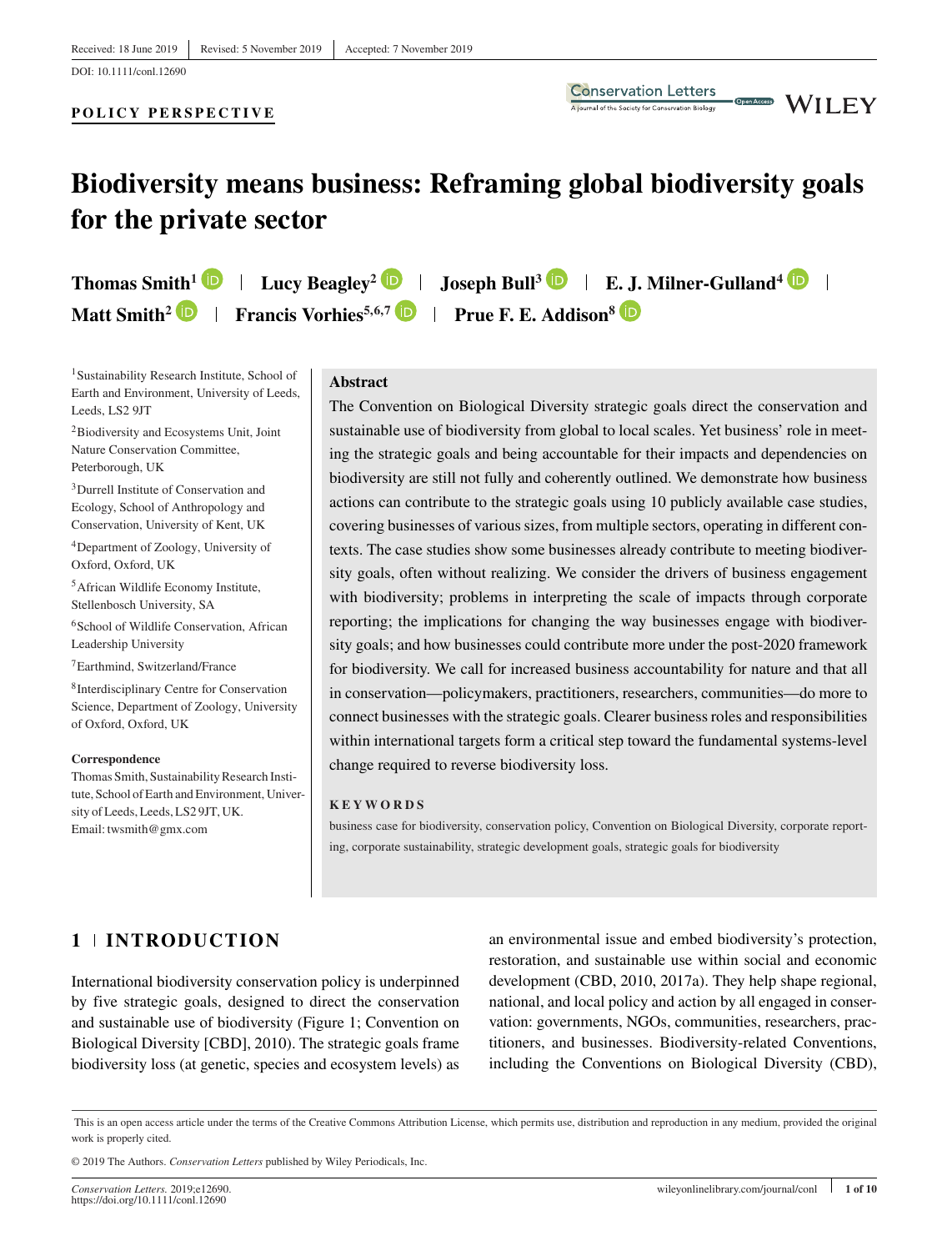

**FIGURE 1** Case study locations and area of coverage

International Trade of Endangered Species of Fauna and Flora (CITES), Migratory Species of Wild Animals (CMS), and Wetlands of International Importance (Ramsar) (CBD, n.d.) outline the actions necessary to conserve biodiversity under these goals.

Yet business remains largely missing in recommended actions to meet the strategic goals (UNEP-WCMC, 2019). Spanning small enterprises to corporations operating across numerous sectors (e.g., agriculture, extractives, and finance), businesses have direct and indirect impacts and dependencies on biodiversity (Dempsey, 2013; WEF, 2019). The scale and scope of their activities means businesses significantly contribute and are vulnerable to biodiversity loss and ecosystem degradation, with the deterioration of ecosystem increasing business costs (IPBES, 2019; WEF, 2019). Indeed, since it was first identified as a business risk by the World Economic Forum (WEF) 14 years ago, biodiversity loss has moved from a potential concern to a critical issue (WEF, 2019).

The degree of exposure may vary by sector, but all businesses are affected by biodiversity loss and all can do more to tackle it (Addison, Bull, & Milner-Gulland, 2018). Some recognize the risks associated with biodiversity loss, investing money and resources to tackle their interdependencies with biodiversity (de Silva, Regan, Pollard, & Addison, 2019). Yet many remain disengaged, either being unaware or unconcerned, and are making limited contributions to addressing the global threat that biodiversity loss poses to us all (Dempsey, 2013). The CBD post-2020 biodiversity framework negotiations have increased attention on opportunities for increased businesses engagement with, and accountability for, their interdependencies. Global coalitions (e.g., "Busi-

ness for Nature," 2019) are demanding governments and business leaders take responsibility for halting biodiversity loss. The post-2020 international biodiversity strategy is likely to explicitly seek business engagement (CBD, 2017b). But there is a problem. Despite setting targets detailing which aspects of biodiversity require immediate action to reverse global biodiversity loss, businesses appear not to relate to the strategic goals.

This disconnect was clear at a workshop regarding implementation of a post-2020 biodiversity framework, attended by 25 UK businesses. Feedback included that the wording of specific targets precludes the involvement of businesses and fails to articulate the need for the integration of targets into business planning and practice (CBD, 2018). Business representatives from this workshop said the strategic goals are typically perceived by business as having been written by governments for governments (CBD, 2018). These representatives also recommended that post-2020 targets be expressed in simple terms (e.g., the language of risk and opportunity) and, if not possible, then a guide aiding understanding and communication to consumers, civil society, and investors was considered a useful asset (CBD, 2018).

Conversely, the SDGs have captured businesses' attention, with many business leaders perceiving them as highly relevant to their operations (GRI, UN Global Compact, & WBCSD, 2015). A 2015 survey of businesses showed 92% awareness of the SDGs, with 71% planning to develop a strategy accounting for them within the following 5 years (GRI et al., 2015). Initiatives by many businesses and sectors have already mapped out how to contribute to the SDGs (IPIECA, IFC, & UNDP, 2017; Sonesson, Davidson, & Sachs, 2016). Granted,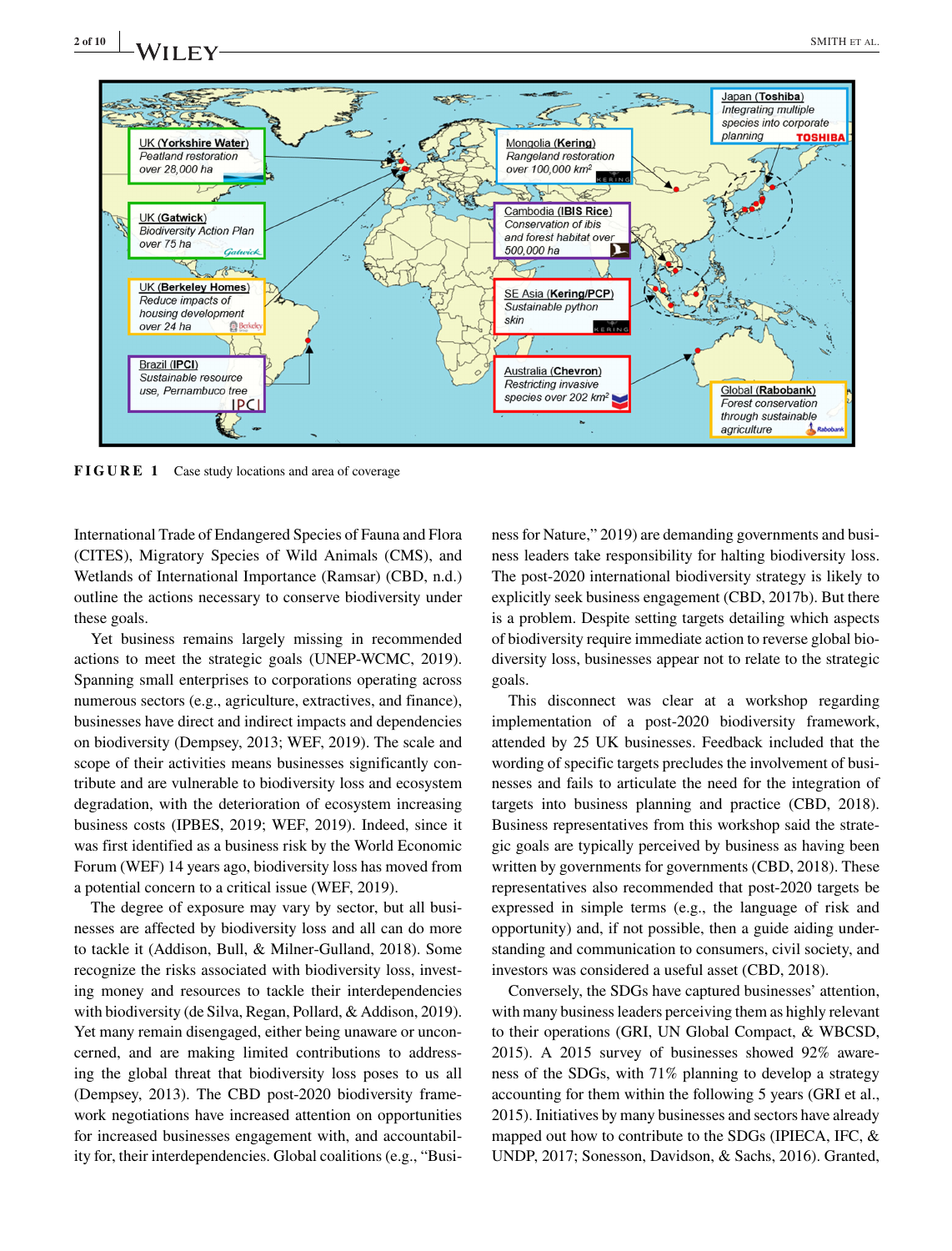the SDGs cover multiple sustainability issues but the degree of business enthusiasm for them is striking. More explicit links between business, the SDGs and the five strategic goals could be made: not only to SDGs 14 and 15, addressing terrestrial and marine life respectively, but also where biodiversity conservation and sustainable use support other sustainability goals (CBD, 2017a).

All of us in conservation—policymakers, practitioners, researchers, communities—must do more to connect businesses with the strategic biodiversity goals we helped create. By highlighting pathways between business actions and the strategic goals, businesses can better identify and address their own interdependencies with biodiversity. Moreover, if publicity is a motivating factor for business, as with the SDGs (GRI et al., 2015), then connecting actions with the strategic goals will help increase business disclosure about how they are accounting for their interdependencies.

In an earlier piece of work, we set about tackling the disconnect between business actions and the strategic goals through the first systematic analysis defining the actions businesses can take to manage their interdependencies and matching them with contributions to the strategic goals. In a report targeted at businesses, we reframed the strategic goals as "business biodiversity goals," providing a comprehensive list of actions to illustrate how businesses of all forms can contribute to international efforts to halt the loss of biodiversity (see Table 1 for a list of example actions. Smith, Addison, Smith, & Beagley, 2018). See Supporting Information for a full list of business actions, further details on the actions in each case, partner organizations, and source information.

This Policy Perspective outlines what researchers and practitioners can do to support business in embedding biodiversity considerations in their operations, that is, mainstreaming biodiversity. We begin by outlining how we linked actions with goals. We discuss the underlying business case and benefits for biodiversity, business, and society derived from action. We contemplate shortfalls in current measurement and reporting demonstrated by the case studies, and consider tools and policy reforms that could be deployed to increase meaningful business action.

## **2 DEFINING BUSINESS ACTION ON BIODIVERSITY UNDER THE STRATEGIC GOALS**

Using official guidance regarding how conservation targets fall under the strategic goals, and how the CBD Aichi Targets align to the SDGs, we mapped the Aichi, CITES, CMS and Ramsar targets to the SDGs (see CBD, 2017a and Supporting Information for a list of guidance documents used). We translated the strategic goals into "corporate biodiversity goals" (henceforth "business biodiversity goals"), based on more readily used business terminology, but without changing their underlying intentions. Through iterative coding we categorized specific business actions under each business biodiversity goal, aligning them with specific targets, the strategic goals, and SDGs (see Supporting Information for full details of the coding process). We generated a matrix connecting the SDGs, strategic goals, business biodiversity goals, and actions that can be undertaken by businesses for the benefit of biodiversity and society (Table S1, supplementary materials). To illustrate the business biodiversity goals and rel-

evant actions, we compiled over 70 publicly available business case studies, demonstrating a range of possible business actions and how these can be translated across business sectors, scales, locations, and forms of biodiversity (Smith et al., 2018).

Here, we share 10 business case studies from Smith et al. (2018), identifying the business biodiversity goal and strategic goals they principally contributed to (see Supporting Information). The case studies cover companies from various sectors (e.g., agriculture, banking, utilities), locations (e.g., Cambodia, Mongolia, UK) and time periods (2000 onward) (Figure 1), working with various partners (e.g., local stakeholders and NGOs), and different aspects of biodiversity (e.g., from conserving locally important or threatened species to restoring peatland, rangelands, or forest ecosystems; Table 1).

In the next section, we consider what the case studies tell us about business motivations to tackle biodiversity loss and the positive social and ecological outcomes that are achievable through these actions. We examine shortfalls in practice, particularly measurement and reporting by business, and the reforms that may be necessary to achieve more substantive action by more businesses across multiple sectors.

### **3 THE BUSINESS CASE FOR ACTION**

Businesses may undertake action for biodiversity for multiple reasons (Boiral & Heras-Saizarbitoria, 2017). Compliance with environmental regulation frequently motivates and subsequently shapes actions (e.g., Cases 3, 4, 7, 9; Dempsey, 2013). Regulations are a common driver, with some businesses realizing additional benefits from acting. For example, strict requirements on controlling for invasive species required Chevron to implement a quarantine management system (QMS) on Barrow Island in Australia to manage potential impacts of their operations (Case 4). Besides increased environmental awareness amongst Chevron's employees, training activities associated with the QMS enhanced their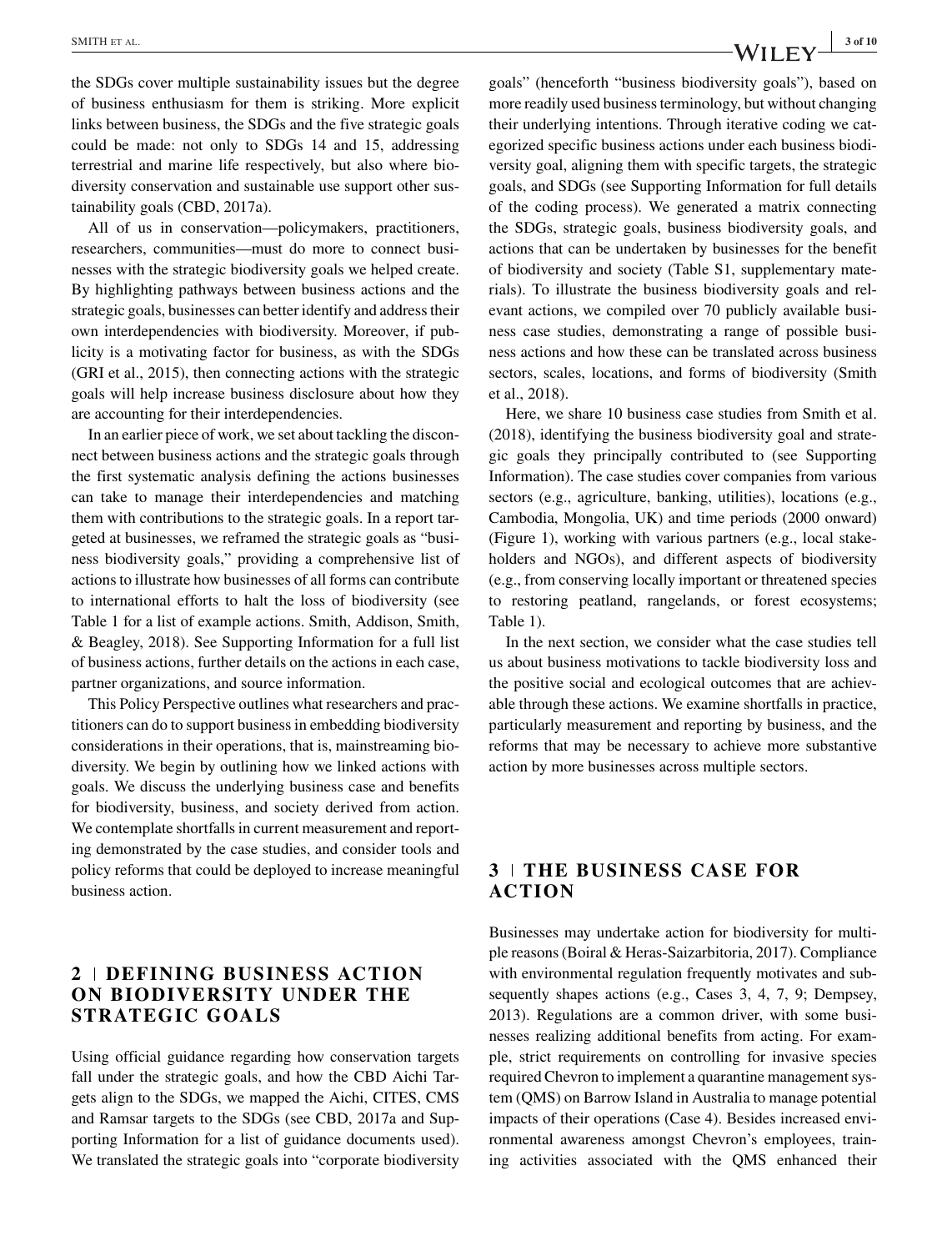|                                                                                                  |                                                                                               |                                                  |                                                                                                                                                                                                                                                                                                                                                                                              | Contribution to strategic goals for biodiversity                                                                              |                            |
|--------------------------------------------------------------------------------------------------|-----------------------------------------------------------------------------------------------|--------------------------------------------------|----------------------------------------------------------------------------------------------------------------------------------------------------------------------------------------------------------------------------------------------------------------------------------------------------------------------------------------------------------------------------------------------|-------------------------------------------------------------------------------------------------------------------------------|----------------------------|
| <b>Business A biodiversity</b><br>goal                                                           | Case study                                                                                    | <b>Biodiversity focus</b>                        | <b>Business action categories</b>                                                                                                                                                                                                                                                                                                                                                            | contribution<br>Primary                                                                                                       | contributions<br>Secondary |
| into decision-making<br>A: Embed biodiversity                                                    | 1: Kering & Oyu Tolgoi:<br>Rangeland restoration<br>supply chain impacts<br>and monitoring of | Rangeland                                        | habitats directly affected by operations and/ or<br>• Monitoring to assess impacts on biodiversity<br>• Adopt measures to ensure sustainable use of<br>Reduce or eliminate impacts on species and<br>Engage in multistakeholder dialogue to<br>and outcomes of business actions<br>manage impacts on biodiversity<br>natural resources<br>supply chain                                       | A: Address the underlying<br>government and society<br>loss by mainstreaming<br>causes of biodiversity<br>biodiversity across | B, E                       |
|                                                                                                  | 2: Toshiba: Integrating<br>environmental plan<br>biodiversity into a<br>corporate             | Multiple species and<br>ecosystems               | Raise awareness about biodiversity internally,<br>Monitoring to assess impacts on biodiversity<br>Biodiversity embedded in corporate strategy<br>and the outcomes of conservation measures<br>e.g., amongst employees                                                                                                                                                                        |                                                                                                                               | NA                         |
| promote sustainable use<br>in operations and/ or<br><b>B:</b> Reduce impacts and<br>supply chain | Sustainable python<br>3: Kering/Python<br>Conservation<br>Partnership:<br>skin trade          | Reticulated python                               | · Incorporate best available scientific knowledge<br>habitats directly affected by operations and/ or<br>Adopt measures to ensure sustainable use of<br>Reduce or eliminate impacts on species and<br>and expertise into biodiversity conservation<br>Engage in multistakeholder dialogue to<br>manage impacts on biodiversity<br>natural resources<br>supply chain<br>measures<br>$\bullet$ | pressures on biodiversity<br>and promote sustainable<br><b>B:</b> Reduce the direct<br>use                                    | Е                          |
|                                                                                                  | Management System<br>Implementing a<br>Quarantine<br>4: Chevron:                              | Multiple invasive<br>and endemic<br>ies<br>speci | habitats directly affected by operations and/ or<br>• Prevent the introduction or spread of invasive<br>Monitoring to assess impacts on biodiversity<br>• Reduce or eliminate impacts on species and<br>and the outcomes of business actions<br>supply chain<br>species                                                                                                                      |                                                                                                                               | ∢                          |

TABLE 1 Case studies by business biodiversity goal and contributions to the strategic goals **TABLE 1** Case studies by business biodiversity goal and contributions to the strategic goals

 $(Continued)$ (Continued)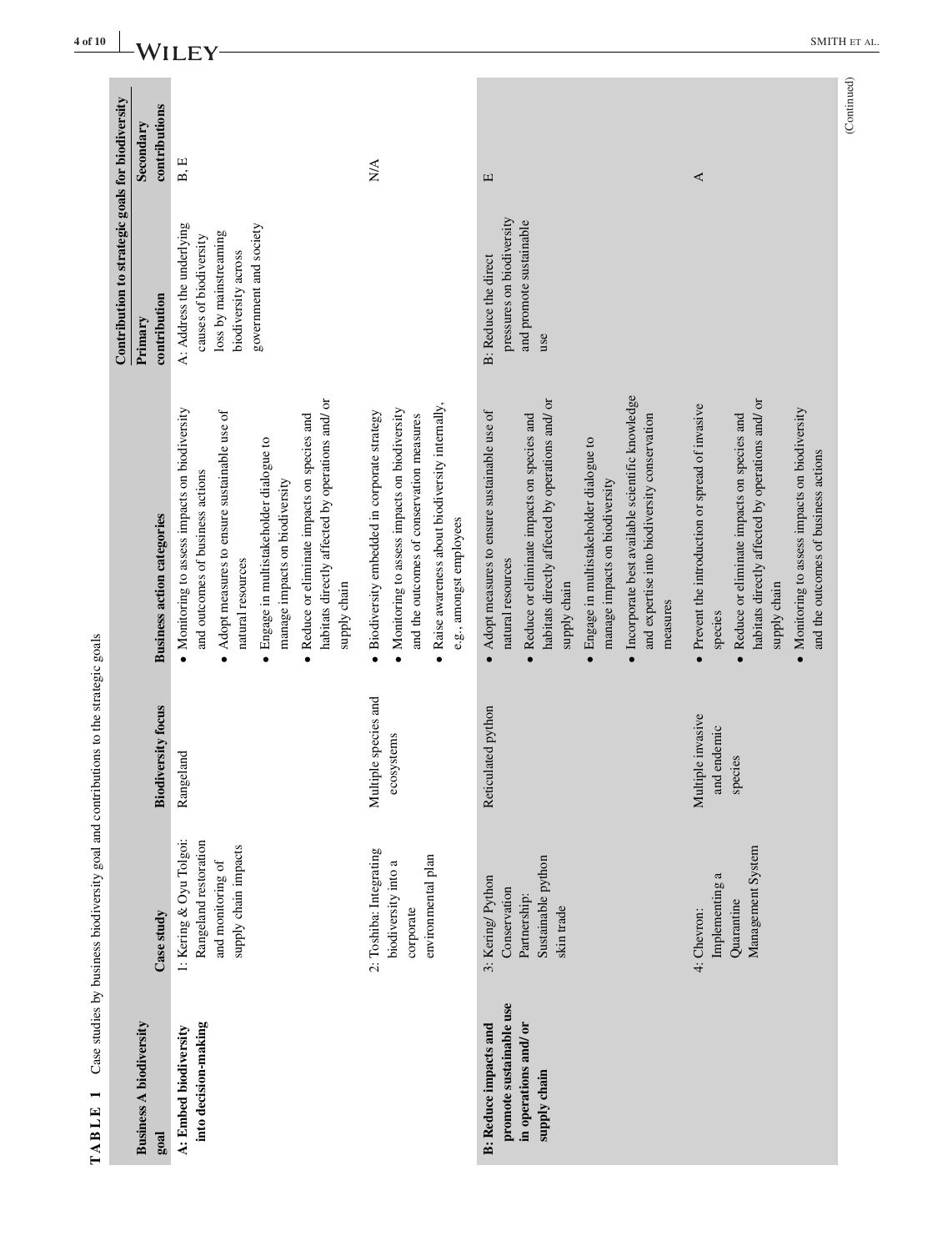| (Continued)<br>TABLE 1                                        |                                                                                                                                                     |                                    |                                                                                                                                                                                                                                                                                                                                                                                                                                                                                                               | Contribution to strategic goals for biodiversity                                                             |                            |
|---------------------------------------------------------------|-----------------------------------------------------------------------------------------------------------------------------------------------------|------------------------------------|---------------------------------------------------------------------------------------------------------------------------------------------------------------------------------------------------------------------------------------------------------------------------------------------------------------------------------------------------------------------------------------------------------------------------------------------------------------------------------------------------------------|--------------------------------------------------------------------------------------------------------------|----------------------------|
| <b>Business A biodiversity</b><br>goal                        | Case study                                                                                                                                          | <b>Biodiversity focus</b>          | <b>Business action categories</b>                                                                                                                                                                                                                                                                                                                                                                                                                                                                             | contribution<br>Primary                                                                                      | contributions<br>Secondary |
| C: Improve the status of<br>biodiversity                      | <b>Biodiversity Action</b><br>Plan for an airport<br>5: Gatwick Airport:<br>Implementing a                                                          | Multiple species and<br>ecosystems | external stakeholders, e.g., local communities<br>Monitoring to assess impacts on biodiversity<br>Raise awareness about biodiversity amongst<br>· Implement ecosystem restoration actions<br>· Engage in multistakeholder dialogue to<br>and the outcomes of business actions<br>manage impacts on biodiversity                                                                                                                                                                                               | safeguarding ecosystems,<br>C: Improve the status of<br>species, and genetic<br>biodiversity by<br>diversity | A, E                       |
|                                                               | Restoring peatland to<br>deliver clean water<br>6: Yorkshire Water:                                                                                 | Peatland                           | • Invest in solutions that work with nature, such<br>Biodiversity embedded in corporate strategy<br>· Implement ecosystem restoration actions<br>· Engage in multistakeholder dialogue to<br>as natural infrastructure<br>manage impact                                                                                                                                                                                                                                                                       |                                                                                                              | $\mathbf{A}, \mathbf{E}$   |
| D: Enhance the benefits<br>society draws from<br>biodiversity | Association of Violin<br>natural resources by<br>and Bow Makers)<br>7: EILA: Securing<br>(International<br>sustainable<br>livelihoods<br>supporting | Pernambuco tree                    | women, the poor, marginalized, and vulnerable<br>$\bullet$ Account for the needs of indigenous groups,<br>· Ensure access to, and benefit sharing from,<br>groups, and individuals in business actions<br>· Implement ecosystem restoration actions<br>regional and/ or national rules relating to<br>natural resources while operating within<br>· Engage in multistakeholder dialogue to<br>Adhere to or incorporate international,<br>manage impacts on biodiversity<br>sustainable limits<br>biodiversity | all from biodiversity and<br>D: Enhance the benefits to<br>ecosystem services                                | $\mathbf{A}, \mathbf{E}$   |
|                                                               |                                                                                                                                                     |                                    |                                                                                                                                                                                                                                                                                                                                                                                                                                                                                                               |                                                                                                              | (Continued)                |

SMITH ET AL

 $-WILEY$ <sup> $\frac{1 - 5 \text{ of } 10}{2}$ </sup>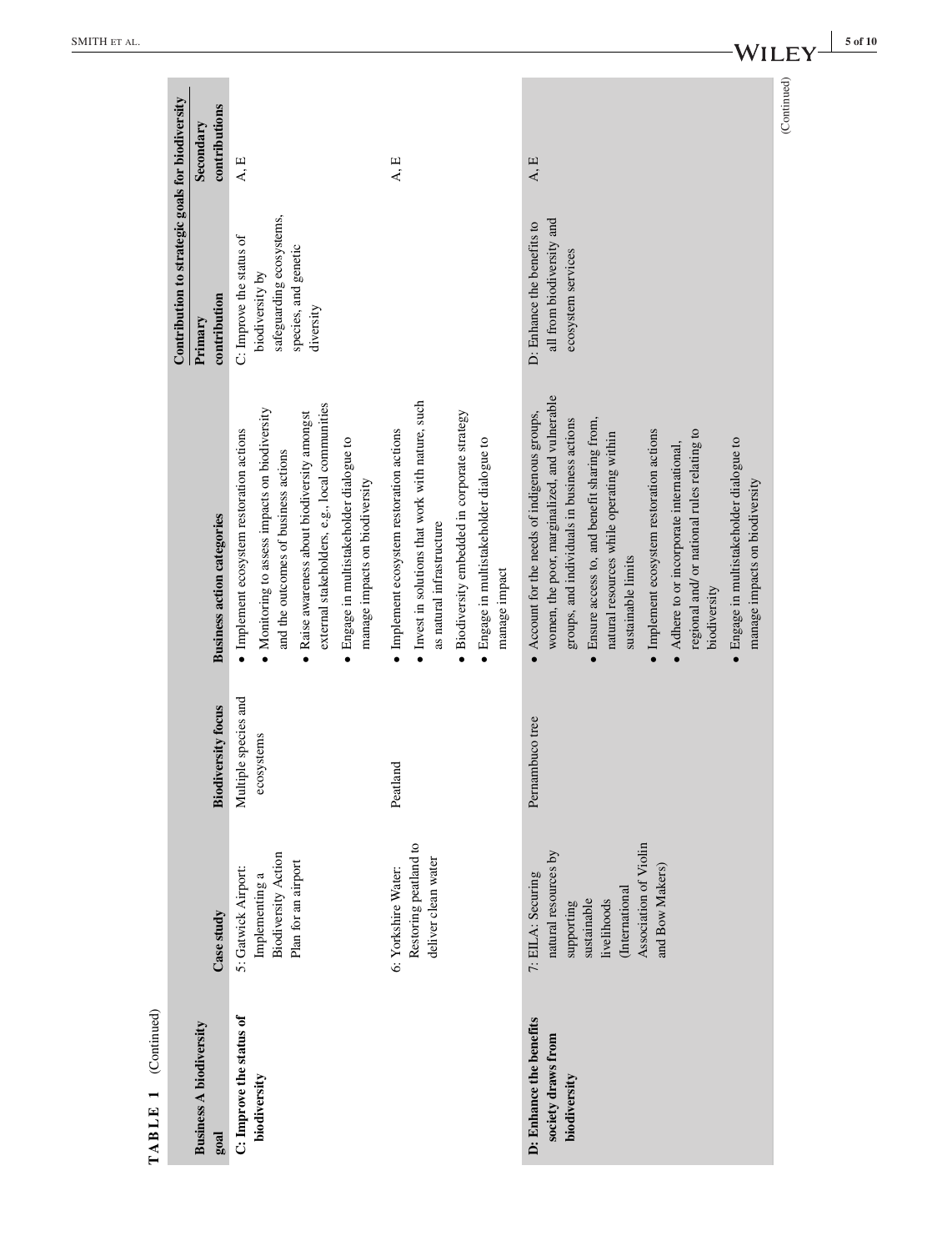| Contribution to strategic goals for biodiversity | contributions<br>Secondary<br>contribution<br>Primary | $\Xi$                                                                                                                                                                                                                                                                                                                                                                                                                                                                    | $\mathbf{A},\mathbf{D}$<br>B, D<br>all from biodiversity and<br>E: Enhance the benefits to<br>ecosystem services                                                                                                                                                                                                                                                                                                                                                       |                                                                                                                                                                                                                                                                                                                                  |
|--------------------------------------------------|-------------------------------------------------------|--------------------------------------------------------------------------------------------------------------------------------------------------------------------------------------------------------------------------------------------------------------------------------------------------------------------------------------------------------------------------------------------------------------------------------------------------------------------------|------------------------------------------------------------------------------------------------------------------------------------------------------------------------------------------------------------------------------------------------------------------------------------------------------------------------------------------------------------------------------------------------------------------------------------------------------------------------|----------------------------------------------------------------------------------------------------------------------------------------------------------------------------------------------------------------------------------------------------------------------------------------------------------------------------------|
|                                                  | <b>Business action categories</b>                     | women, the poor, marginalized and vulnerable<br>habitats directly affected by operations and/ or<br>• Account for the needs of indigenous groups,<br>Reduce or eliminate impacts on species and<br>Ensure access to, and benefit sharing from,<br>groups, and individuals in business actions<br>natural resources while operating within<br>Engage in multistakeholder dialogue to<br>manage impacts on biodiversity<br>sustainable limits<br>supply chain<br>$\bullet$ | Incorporate best available scientific knowledge<br>Adhere to/ incorporate international/ regional/<br>Support third-party conservation initiatives<br>Implement habitat/ecosystem restoration<br>Engage in multistakeholder dialogue to<br>Engage in multistakeholder dialogue to<br>and expertise into measures regarding<br>national rules relating to biodiversity<br>manage impacts on biodiversity<br>manage impacts on biodiversity<br>biodiversity<br>$\bullet$ | women, the poor, marginalized and vulnerable<br>habitats directly affected by operations and/ or<br>Adopt measures to ensure sustainable use of<br>Account for the needs of indigenous groups,<br>Reduce or eliminate impacts on species and<br>groups, and individuals in business actions<br>natural resources<br>supply chain |
|                                                  | <b>Biodiversity focus</b>                             | deciduous forest<br>Giant Ibis,                                                                                                                                                                                                                                                                                                                                                                                                                                          | Multiple species and<br>Multiple forest types<br>ecosystems                                                                                                                                                                                                                                                                                                                                                                                                            |                                                                                                                                                                                                                                                                                                                                  |
|                                                  | Case study                                            | 8: IBIS Rice: Ensuring<br>farmer livelihoods<br>while conserving<br>habitats                                                                                                                                                                                                                                                                                                                                                                                             | Financing sustainable<br>housing development<br>reduce impacts of a<br>9: Berkeley Homes:<br>Collaborating to<br>10. Rabobank/UN<br>Environment:                                                                                                                                                                                                                                                                                                                       | agriculture                                                                                                                                                                                                                                                                                                                      |
| (Continued)<br>TABLE <sub>1</sub>                | <b>Business A biodiversity</b><br>goal                |                                                                                                                                                                                                                                                                                                                                                                                                                                                                          | and knowledge sharing<br>engagement, support,<br>E: Stakeholder                                                                                                                                                                                                                                                                                                                                                                                                        |                                                                                                                                                                                                                                                                                                                                  |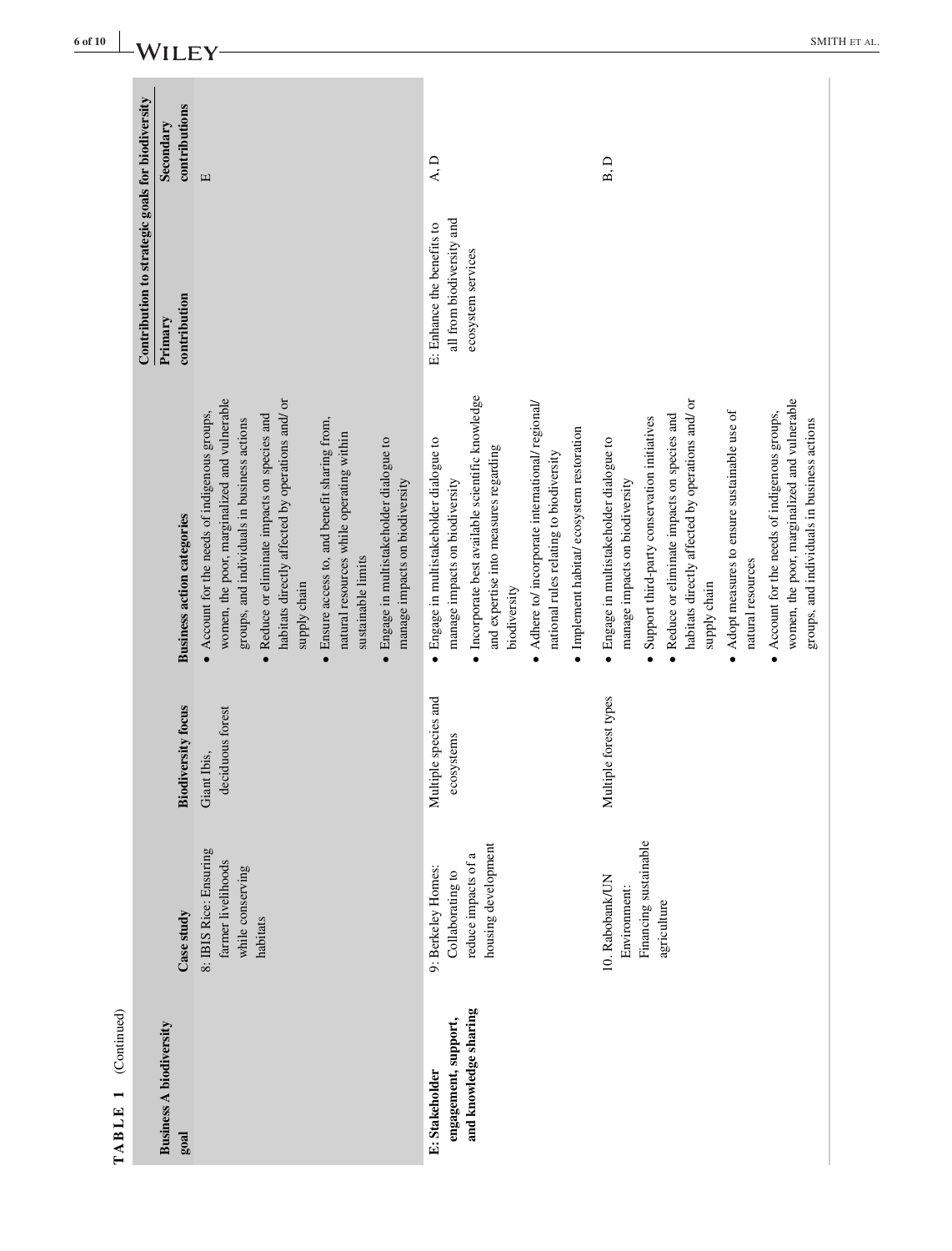reputation, reflected in invitations to share best practice and winning numerous awards worldwide.

Operational incentives, where businesses seek to improve operational efficiency and simultaneously benefit biodiversity, motivate action (e.g., Cases 1, 4, 6): Yorkshire Water's peatland restoration (Case 6) uses natural infrastructure to provide clean water, while also aiding habitat restoration in a much-degraded landscape. Actions can deliver reputational incentives (e.g., Cases 3, 4, 5, 10): Kering and the Python Conservation Partnership (Case 3) met consumer and civil society demands for more sustainable practices, enhancing their brand by demonstrating a commitment to sustainable products. Financial incentives are clear, with businesses seeking to de-risk supply chains by protecting the biodiversity their operations depend upon. Kering and Oyu Tolgoi (Case 1) are working in partnership in the Gobi Desert to restore 800,000 hectares of degraded rangeland, reducing negative pressures on the grassland habitat through improved pasture management. The project ensures higher-quality and more reliable and sustainable source of cashmere for Kering and, in forming part of an offset scheme to mitigate environmental impacts stemming from mining, contributes to Oyu Tolgoi's commitment to delivering a "Net Positive Impact" for biodiversity.

Several cases demonstrate how business actions can integrate social and ecological dimensions (e.g., Cases 1, 2, 3, 7, 9). Toshiba (Case 2) use nature conservation in employee engagement, helping personnel connect with landscapes surrounding their workplaces. Ibis Rice (Case 8) helps farmers secure land rights and pays a premium for their rice in return for commitments to protect over 500,000 hectares of land. Alongside benefiting wildlife, Berkeley Homes (Case 9) considered how landscaping a new park neighboring their development could provide recreational benefits for new and existing residents, subsequently using it to market their new homes. Rabobank's finance model (Case 10) demonstrates dual commitments to socially responsible investment and sustainable land use by considering the needs of both farmers and nature, while remaining profitable.

Many of the selected cases illustrate that businesses can do more to address interdependencies than discrete or short-term activities. Many represent ongoing commitments, with business action increasing in scale and scope over time and often being integrated into formalized strategies to protect reputations and operations in the long term (e.g., Cases 2, 3, 6; Table 1).

### **4 ACCOUNTING FOR THE IMPACTS OF BUSINESS ON BIODIVERSITY**

The cases profiled here demonstrate several weaknesses by business' accounting for interdependencies with biodiversity. Publicly available information from business is highly variable. We found details on precise activities, quantitative indicators, baseline calculations, longitudinal data or indeed any quantifiable biodiversity outcome information were generally lacking. Consequently, it was impossible to assess whether biodiversity gains generated from business actions outweighed impacts on biodiversity. These issues must be overcome for businesses to make their contributions to international biodiversity commitments clear.

For a business to establish whether their actions are contributing to the strategic goals, they must (a) make a clear commitment to balance or outweigh any negative impacts on biodiversity through mitigation activities (e.g., no net loss or net gain for biodiversity), (b) quantify their impacts on biodiversity, and the biodiversity benefits that are derived from their actions, and (c) determine the net outcome of their biodiversity performance at site, supply chain or organizational level. Quantification of business contribution(s) to the strategic goals would represent a significant advancement in business accountability.

For step a) higher quality, more transparent biodiversity reporting, preferably within existing frameworks, is vital (Addison et al., 2018; Jones & Solomon, 2013; Smith, Paavola, & Holmes, 2019). Interpreting business action is problematic across environmental, social and governance (ESG) reporting, but particularly so for biodiversity when compared to other sustainability issues such as carbon or water (Boiral & Heras-Saizarbitoria, 2017; Jones & Solomon, 2013; Vörösmarty et al., 2018). Encouragingly, it is increasingly the view of those working on impact mitigation that it is insufficient for businesses to "do no harm"; as reflected in more businesses seeking to achieve net gain or net positive impact on biodiversity at the organizational level (BBOP, 2019; de Silva et al., 2019). The cases presented here could be linked to measurable biodiversity outcomes (e.g., reducing pressures on biodiversity, and/or changed status of biodiversity due to business operations) and reporting using existing guidance and performance standards (e.g., the Global Reporting Initiative [GRI]), IFC Performance Standard 6).

For steps (b) and (c), sound science-based approaches to setting quantifiable targets, developing metrics, and undertaking adaptive management can help guide business action and evaluate progress (Addison et al., 2018; Bull, Gordon, Law, Suttle, & Milner-Gulland, 2014; de Silva et al., 2019). Businesses need consistent ways to measure their progress in meeting targets, and work is underway within various sectors (e.g., finance, extractives, and fashion) to develop standardized metrics to support businesses in biodiversity measurement (Addison et al., 2018; Addison, Carbone, & McCormick, 2018). Some sectors will need to measure, report, and mitigate more than others but all businesses should be held accountable.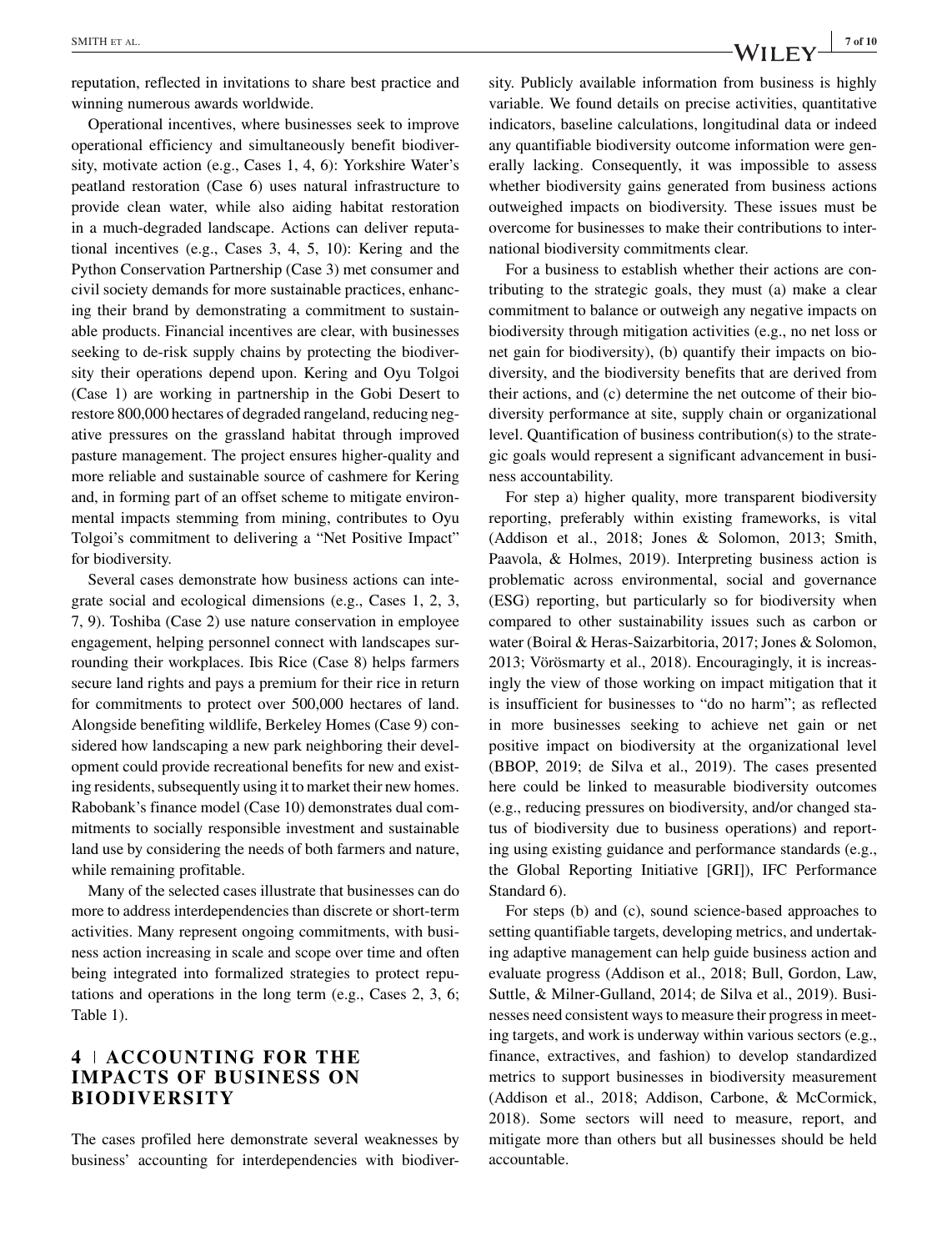Site-level assessments of operations in some sectors (e.g., extractives) commonly adopt a systematic approach, for instance through application of the mitigation hierarchy (BBOP, 2019; de Silva et al., 2019). These approaches must be translated to the organizational level to help businesses assess their contributions to the strategic goals. The BBOP Roadmap for Business (BBOP, 2019) and the Conservation Hierarchy (Bull et al., 2019) are possibilities, each providing simple, practical frameworks for businesses to trace actions from the site-level to the global scale. While still under development, the Conservation Hierarchy is particularly relevant as it aims to translate actions by any organization, in any sector at any scale, to global conservation outcomes which could be accounted for under a post-2020 biodiversity framework (Bull et al., 2019).

#### **5 THE ROAD TO 2020 AND INCREASED BUSINESS ACTION**

Our collection of case studies, plus those of the CBD, The Capitals Coalition, World Business Council for Sustainable Development (WBCSD) and global industry associations (e.g., IPIECA), amongst others, demonstrate multiple business sectors are tackling biodiversity loss (see Smith et al., 2018 for a list). But with global efforts failing to reach the 2010–2020 goals, the scale of business action remains insufficient to help "bend the curve" on the rate of biodiversity loss (IPBES, 2019; Mace et al., 2018). As this policy perspective demonstrates, explicit links to the strategic goals, and how businesses are accounting for their interdependencies and thus contributing to biodiversity conservation efforts are rare. Moreover, most businesses profiled in this study were apparently either unaware of their contributions or did not feel that they merited reporting against the strategic goals. This accords with anecdotal evidence from our conversations with businesses. Businesses of all sectors and sizes must be brought into dialogue on their role in tackling biodiversity loss across scales. The post-2020 biodiversity framework must show what international expectations are ensure all businesses are responsible and accountable for tackling biodiversity loss (Mace et al., 2018; UNEP-WCMC, 2019).

Re-framing the strategic goals for biodiversity into business language offers a new way to communicate what is expected of them, and should be a useful resource in the lead-up to the various deliberations to shape the post-2020 biodiversity framework. Smith et al. (2018) defined simple steps for businesses to link actions to the strategic goals. This policy perspective signals to those engaged in conservation reforms, such as governments and NGOs, the links that could increase businesses contributions to tackling biodiversity loss by making business' role and responsibilities more explicit in targets; demonstrating the relevance of accounting for interdependencies across multiple sectors; and illustrating the tangible motivations and drivers for, and benefits derived from, business action.

We acknowledge unease by some researchers and practitioners that increased involvement in initiatives tackling biodiversity loss will merely see businesses seeking to minimize obligations to reform operations, or even redefining goals to suit their own ends (e.g., Adams, 2017; Robinson, 2012). Even assuming "what is measured gets managed," businesses setting their own goals risks actions achieving marginal improvements for biodiversity, rather than contributing to substantive changes required to reverse biodiversity loss (Mace et al., 2018). Transformational change, for biodiversity and business itself, requires ambitious business action. Goals must recognize businesses' multiple interdependencies with biodiversity, individually, collectively, and through their entire supply chain. Beyond improved measurement and reporting, businesses should be left in no doubt about the standards they must meet for their actions to be considered meaningful. New coalitions and initiatives ("Business for Nature," 2019; "Science Based Targets Network," 2019) are supporting efforts to clarify the expectations of business in supporting global efforts tackling biodiversity loss.

This policy perspective represents a vision for business accountability for nature. Making business' role and responsibilities more explicit within the strategic goals is a first step toward the fundamental systems-level change required to reverse biodiversity loss (IPBES 2019). Governments, civil society groups, and consumers must engage with business leaders, to encourage and push for increased business action to tackle biodiversity loss. Government regulation and financial standards will be critical to enforce businesses accountability for the public good of nature. Leading businesses must take a stronger stand within the wider business community, being more explicit about their contributions to date, and vision for the future, for biodiversity. True systems-level change and mainstreaming biodiversity for business will only occur once we have mutual reinforcement between strengthened regulatory regimes and voluntary business action going beyond the examples here.

#### **ACKNOWLEDGMENTS**

This paper draws from earlier work conducted for the UK Joint Nature Conservation Committee (JNCC), funded through a Valuing Nature Placement. We thank the Valuing Nature Placement scheme (Placement Round 3—2017/2018),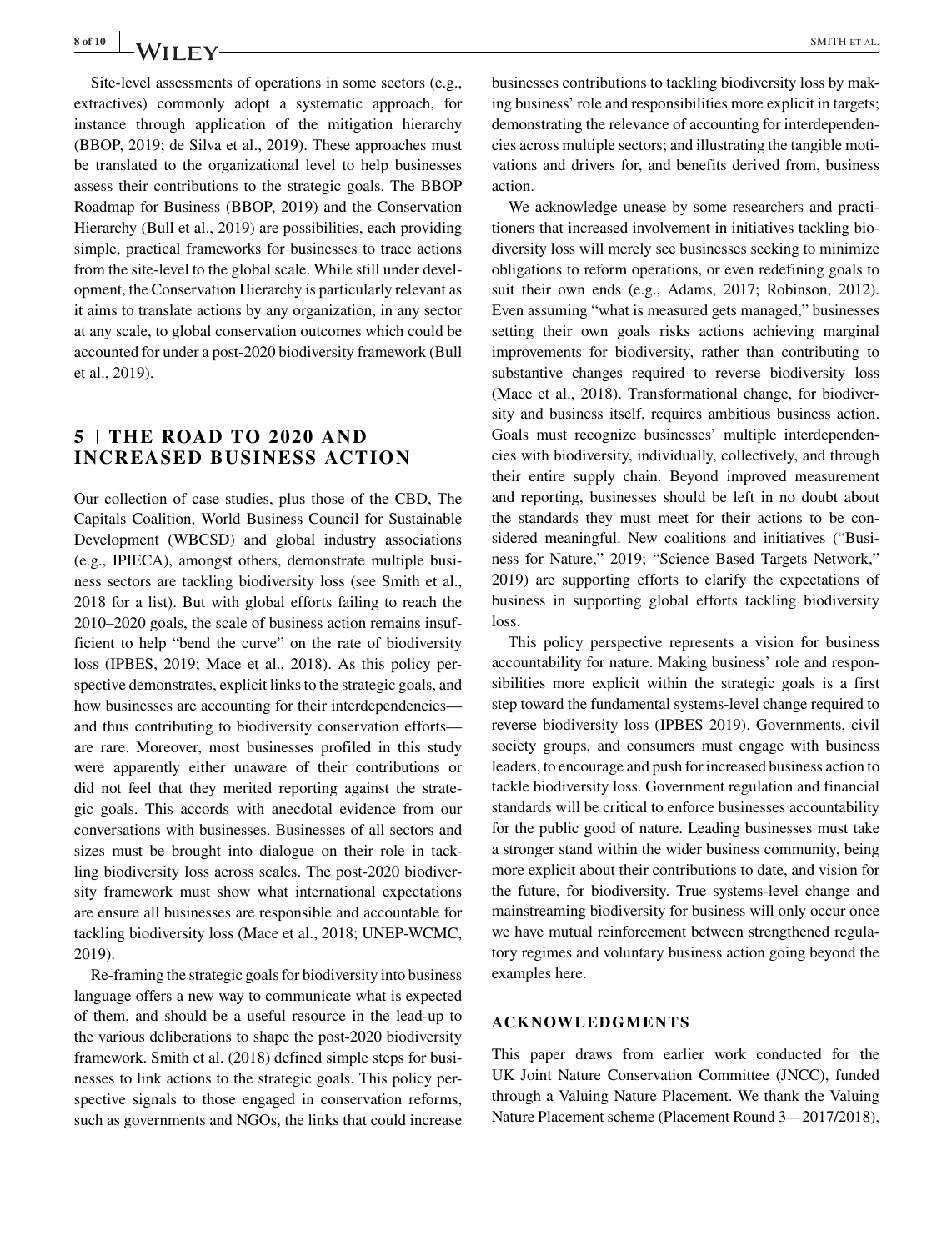the JNCC, and the Natural Environment Research Council (NE/N005457/1) for supporting this research. We also thank all those who submitted cases for consideration. Special thanks to Anna Gray, James Brocklehurst, and Dr Mark Johnston, Group Ecologist & Technical Advisor, BP for feedback on the cases; Katie Beckett and Helen Crowley who helped in our call for cases; Dr David Stroud, Dr James Williams and Dr Vin Fleming for advice on the international biodiversity conventions; Paul Rose for advice on the UK policy context regarding the business and biodiversity space. We would also like to thank the CBD Business and Biodiversity platform for feedback on earlier versions of this analysis. We are most grateful to Alexandra Brown and Catherine Smith for their work in developing and refining an infographic to illustrate our work.

#### **ORCID**

*Thomas Smith* <https://orcid.org/0000-0002-7110-3221> *Lucy Beagley* **i** <https://orcid.org/0000-0002-0434-851X> *Joseph Bull* <https://orcid.org/0000-0001-7337-8977> *E. J. Milner-Gulland* <https://orcid.org/0000-0003-0324-2710> *Matt Smith* **b** <https://orcid.org/0000-0002-8898-1119> *Francis Vorhies* **b** <https://orcid.org/0000-0002-9150-7274> *Prue F. E. Addison* <https://orcid.org/0000-0002-4195-9723>

#### **REFERENCES**

- Adams, W. (2017). Sleeping with the enemy? Biodiversity conservation, corporations and the green economy. *Journal of Political Ecology*, *24*, 243–257.<https://doi.org/10.2458/v24i1.20804>
- Addison, P. F. E., Bull, J. W., & Milner-Gulland, E. J. (2018). Using conservation science to advance corporate biodiversity accountability. *Conservation Biology*,<https://doi.org/10.1111/cobi.13190>
- Addison, P. F. E., Carbone, G., & McCormick, N. (2018). *The development and use of biodiversity indicators in business*. Retrieved from <https://portals.iucn.org/library/node/47919>
- Boiral, O., & Heras-Saizarbitoria, I. (2017). Corporate commitment to biodiversity in mining and forestry: Identifying drivers from GRI reports. *Journal of Cleaner Production*, *162*, 153–161. <https://doi.org/10.1016/j.jclepro.2017.06.037>
- Bull, J. W., Gordon, A., Law, E. A., Suttle, K. B., & Milner-Gulland, E. J. (2014). Importance of baseline specification in evaluating conservation interventions and achieving no net loss of biodiversity. *Conservation Biology*, *28*(3), 799–809.<https://doi.org/10.1111/cobi.12243>
- Bull, J. W., Milner-Gulland, E. J., Addison, P. F. E., Arlidge, W. N. S., Baker, J., Brooks, T. M., … Watson, J. E. M. (2019). Net positive outcomes for nature. *Nature Ecology & Evolution*. <https://doi.org/10.1038/s41559-019-1022-z>
- Business and Biodiversity Offsets Programme [BBOP]. (2019). *Working for biodiversity net gain: An Overview of the Business and Biodiversity Offsets Programme (BBOP)*. Washington, D.C.
- Business for Nature. (2019). Retrieved from [https://businessfor](https://businessfornature.org/)[nature.org/](https://businessfornature.org/)
- Convention on Biological Diversity [CBD]. (n.d.). Biodiversity-related conventions. Retrieved from<https://www.cbd.int/brc/>
- Convention on Biological Diversity [CBD]. (2010). Strategic plan for biodiversity 2011–2020. Retrieved from<https://www.cbd.int/sp/>
- Convention on Biological Diversity [CBD]. (2017a). *Biodiversity and the 2030 agenda for sustainable development—Technical Note*. Montreal, Quebec, Canada.
- Convention on Biological Diversity [CBD]. (2017b). Approaches for the preparation of the post-2020 global biodiversity framework. Information Note, 15 June 2017. Retrieved from [https://www.cbd.int/](https://www.cbd.int/post2020/) [post2020/](https://www.cbd.int/post2020/)
- Convention on Biological Diversity [CBD]. (2018). *COP/14/INF/31 Engaging business in the development of a post-2020 global biodiversity framework. Prepared for the Conference of the Parties to the Convention on Biological Diversity. Fourteenth meeting. Sharm El-Sheikh, Egypt, 17–29 November 2018. Items 13 and 22 of the provisional agenda*. Retrieved from [https://www.cbd.int/](https://www.cbd.int/doc/c/9b08/d19e/1fbeec1724642fe73810e71f/cop-14-inf-31-en.pdf) [doc/c/9b08/d19e/1fbeec1724642fe73810e71f/cop-14-inf-31-en.pdf](https://www.cbd.int/doc/c/9b08/d19e/1fbeec1724642fe73810e71f/cop-14-inf-31-en.pdf)
- de Silva, G. C., Regan, E. C., Pollard, E., & Addison, P. F. E. (2019). The evolution of corporate no net loss and net positive impact biodiversity commitments: Understanding appetite and addressing challenges. *Business Strategy and the Environment*, *28*(7), 1481–1495. <https://doi.org/10.1002/bse.2379>
- Dempsey, J. (2013). Biodiversity loss as material risk: Tracking the changing meanings and materialities of biodiversity conservation. *Geoforum*, *45*, 41–51.
- GRI, UN Global Compact, & WBCSD. (2015). The SDG Compass: The guide for business action on the SDGs. Retrieved from <https://sdgcompass.org/>
- Intergovernmental Science-Policy Platform on Biodiversity and Ecosystem Services [IPBES]. (2019). *Summary for policymakers of the global assessment report on biodiversity and ecosystem services of the Intergovernmental Science-Policy Platform on Biodiversity and Ecosystem Services*. Bonn: IPBES Secretariat.
- IPIECA, International Finance Corporation [IFC], & United Nations Development Programme [UNDP]. (2017). *Mapping the oil and gas industry to the sustainable development goals: An Atlas*. Retrieved from [http://www.ipieca.org/resources/awareness-briefing/](http://www.ipieca.org/resources/awareness-briefing/mapping-the-oil-and-gas-industry-to-the-sustainable-development-goals-an-atlas/) [mapping-the-oil-and-gas-industry-to-the-sustainable-development](http://www.ipieca.org/resources/awareness-briefing/mapping-the-oil-and-gas-industry-to-the-sustainable-development-goals-an-atlas/)[goals-an-atlas/](http://www.ipieca.org/resources/awareness-briefing/mapping-the-oil-and-gas-industry-to-the-sustainable-development-goals-an-atlas/)
- Jones, M., & Solomon, J. F. (2013). Problematising accounting for biodiversity. *Accounting, Auditing & Accountability Journal*, *26*(5), 668– 687.<https://doi.org/https://doi.org/10.1108/AAAJ-03-2013-1255>
- Mace, G. M., Barrett, M., Burgess, N. D., Cornell, S. E., Freeman, R., Grooten, M., & Purvis, A. (2018). Aiming higher to bend the curve of biodiversity loss. *Nature Sustainability*, *1*(9), 448–451. <https://doi.org/10.1038/s41893-018-0130-0>
- Robinson, J. G. (2012). Common and conflicting interests in the engagements between conservation organizations and corporations. *Conservation Biology*, *26*(6), 967–977. [https://doi.org/10.1111/j.](https://doi.org/10.1111/j.1523-1739.2012.01914.x) [1523-1739.2012.01914.x](https://doi.org/10.1111/j.1523-1739.2012.01914.x)
- Science Based Targets Network. (2019). Retrieved from [http://www.](http://www.sciencebasedtargetsnetwork.org/) [sciencebasedtargetsnetwork.org/](http://www.sciencebasedtargetsnetwork.org/)
- Smith, T., Addison, P., Smith, M., & Beagley, L. (2018). *Mainstreaming international biodiversity goals for the private sector: Main Report & Case Studies, JNCC Report No. 613, JNCC, Peterborough,*